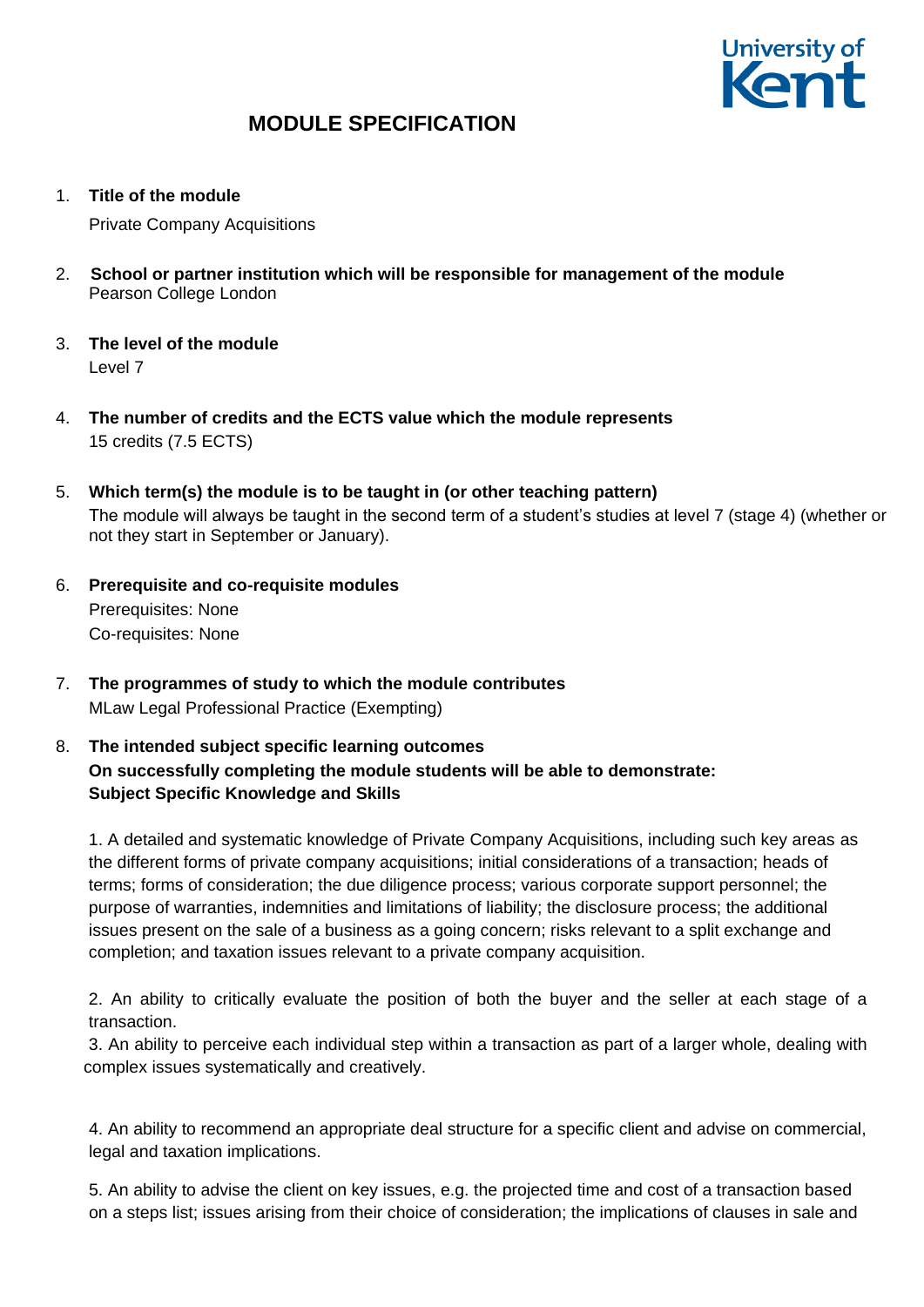

purchase agreements such as warranties and indemnities; and the risks of a split exchange and completion.

6. An ability to review, amend and draft relevant documentation, e.g. heads of terms, sale and purchase agreements and disclosure letters, in order to advance matters on behalf of their clients, with an appreciation and understanding of their business needs.

7. An ability to develop a due diligence questionnaire, conduct a full due diligence exercise and recommend solutions to a client in the light of their findings.

8. An ability to prepare a completion check list and relevant documentation for all parties necessary to complete a transaction and deal with post completion requirements, including filings at Companies House and updating statutory registers.

### **9. The intended generic learning outcomes**

### **On successfully completing the module students will be able to:**

1. An ability to use their knowledge to appraise the client's requirements and achieve the client's goals and objectives at all stages of a transaction.

2. An ability to deal with complex client issues systematically and creatively in order to progress a transaction from the outset up to and including post completion matters.

3. An ability to solve problems and act autonomously in making decisions, resolving queries and effectuating client requirements at a professional level.

### 10. **A synopsis of the curriculum**

This module introduces students to the realities of advising a client at each stage of a private company acquisition. In doing so, it introduces them to the key concepts involved in a transaction, developing the relevant practical knowledge alongside the ability to apply these concepts to commercial situations. Via a case study that assumes the students are in a corporate seat in a law firm and involved in a transaction from the outset, students will apply their knowledge to addressing their client's needs on a week by week basis. The aims are essentially threefold: 1) to develop students' understanding of a private company acquisition; 2) to give practical, hands on experience in advising clients on the issues that occur throughout the progress of a transaction (including updating the sale documentation throughout the transaction to reflect the changing nature of a commercial deal); and 3) to provide a grounding in basic practice that will inform students' future work and will relate to or complement a chosen career path (potentially in a corporate team or any other team that may provide corporate or transactional support).

In the course of studying this module, students will cover the following key areas:

#### **Outline Syllabus**

Forms of private company acquisition Initial considerations Share sales v asset sales Heads of terms **Confidentiality Exclusivity** Consideration (including cash, shares, loan notes, earn out) Due diligence Corporate support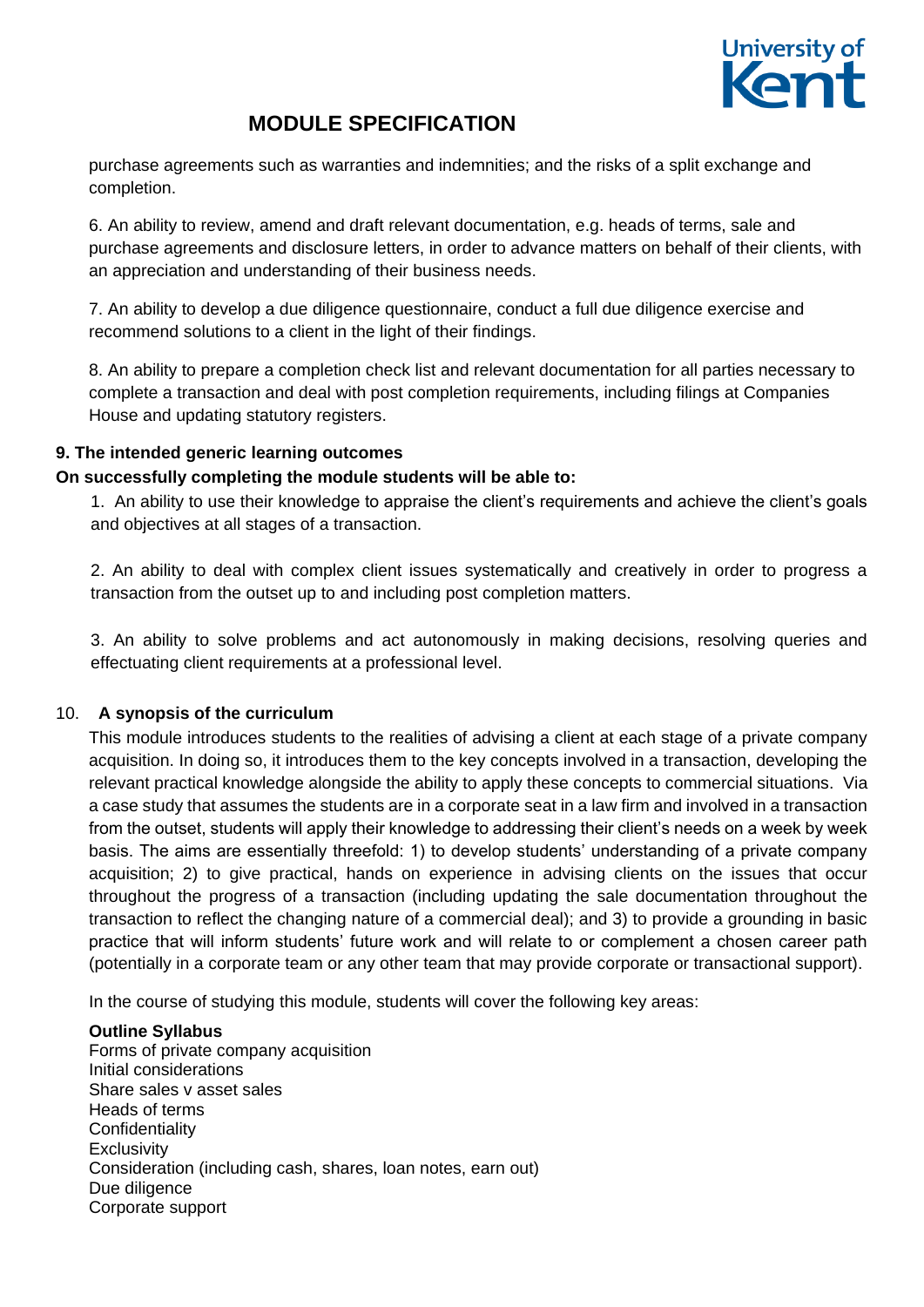

Fundamentals of a sale and purchase agreement, including:

- Warranties
- Indemnities

Limitation of liability **Disclosure**  Asset sales (additional clauses/issues) Tax issues Exchange/Completion Post completion

## 11. **Reading List (Indicative list, current at time of publication. Reading lists will be published annually)**

All textbooks and practitioner materials will be updated annually. Textbooks will be held in the latest edition and older editions will be withdrawn.

|                               | Title, author, publisher                                                                                                                                                                                                                                                                                                                                                                                                                       |
|-------------------------------|------------------------------------------------------------------------------------------------------------------------------------------------------------------------------------------------------------------------------------------------------------------------------------------------------------------------------------------------------------------------------------------------------------------------------------------------|
| <b>Core Text</b>              | Acquisitions, Denicolo, M, Legal Practice Guides                                                                                                                                                                                                                                                                                                                                                                                               |
| <b>Essential</b><br>Reading   | <b>Tolleys Company Acquisition Handbook [online] Lexis</b><br>HM Revenue & Customs website [Online]<br>https://www.gov.uk/government/organisations/hm-revenue-customs<br>Financial Conduct Authority website [Online] http://www.fca.org.uk/<br>Solicitors Regulation Authority website [Online]<br>https://www.sra.org.uk/home/home.page<br>• Companies House website [Online]<br>https://www.gov.uk/government/organisations/companies-house |
| <b>Recommended</b><br>Reading | Know the City, Stoakes, C, Independent Publisher<br>FT guide to using and interpreting company accounts, McKenzie, W, FT<br><b>Prentice Hall</b>                                                                                                                                                                                                                                                                                               |

## 12. **Learning and Teaching Methods**

Learning and teaching takes place through four key activities. These comprise a blend of technical skills training; guided tasks assisting in self-directed research and study; practical application in a commercial context; and consolidation. Conceptually, the aim of the learning and teaching method is to mirror as closely as possible a trainee's experience in the corporate department of a law firm. The module will mirror what a trainee would be involved in from the outset of a private company acquisition up to and including the post completion work that is the responsibility of a trainee/paralegal in the corporate team. The module will follow a fictional client throughout and will expect the student to take ownership of the draft of the sale and purchase agreement and maintain a running draft (updated weekly) to reflect the issues that arise throughout the transaction, as in a real life transaction.

## **Part A – Technical skills training**

The trainee is briefed in detail on the relevant legal area (this can take a variety of forms, including, for example: webinars; live and / or recorded lectures; and conference calls).

## **Part B – Self-directed research/Guided tasks**

The supervising partner/client partner will guide the trainee via e-mails and/or recorded voicemails into the relevant areas that need to be researched.

This may include reading articles and practitioner texts, drafting documentation for the clients (to be explained to the client / negotiated / executed in Part C), answering various client questions for a board meeting, presenting to the board of the client etc.

### **Part C – Seminar**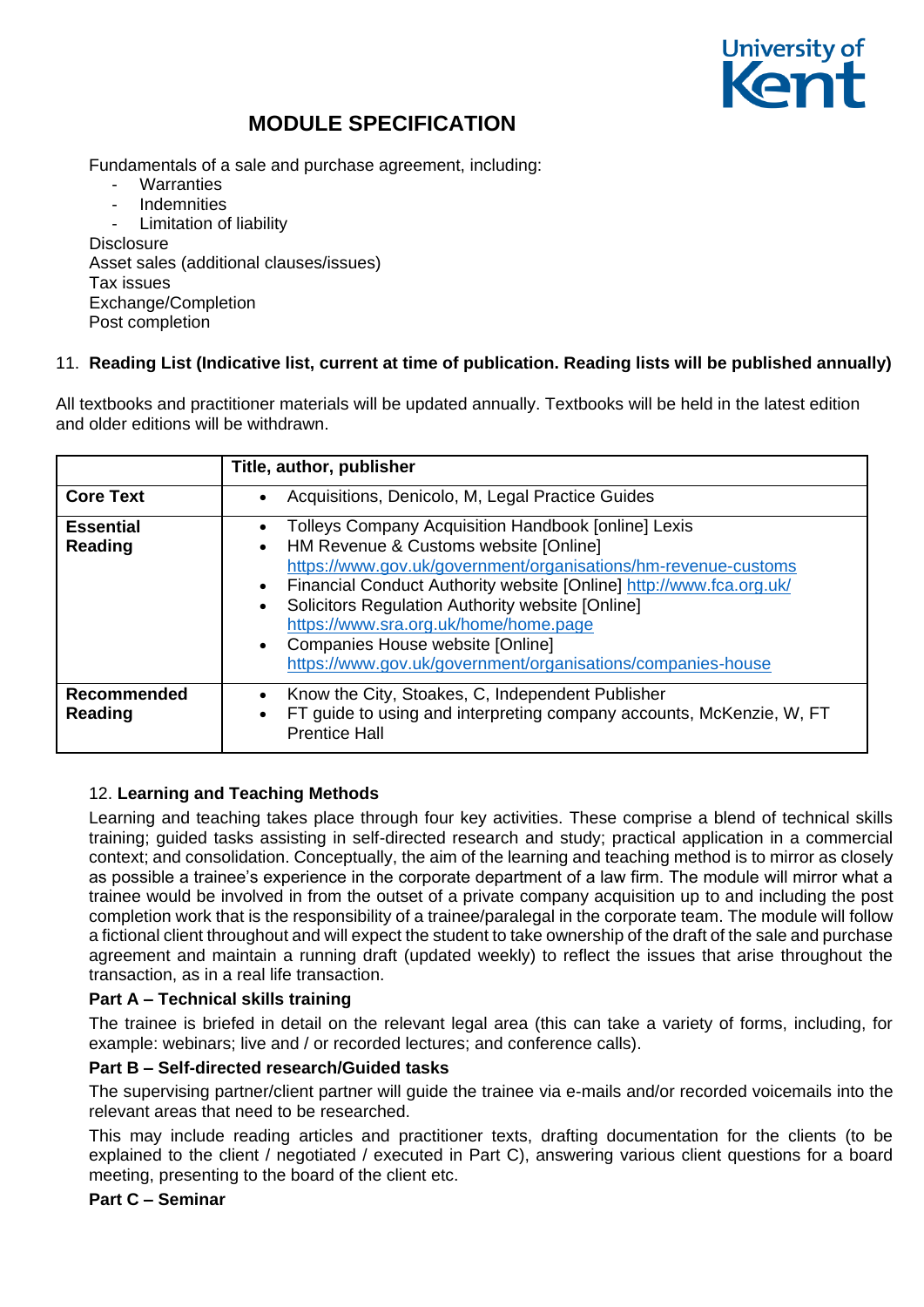

The trainee will present their findings to the client and/or client partner/supervisor. New issues may arise from the presentation and / or further client information to change the dynamics of advice etc.

#### **Section D – Consolidation**

This may be in the form of independent reflection / online student discussion forum / associated tutor dialogue (e.g. via email) as students absorb the issues raised in the briefings and seminars through the consolidation process. The student will also be expected as part of consolidation to maintain an updated sale and purchase agreement reflecting the issues that arise as part of the transaction.

The module will aim to ensure the student has all of the applicable practical experience of working on a transaction by requiring drafting and amending of the relevant documentation at each stage.

| Activity                              | Notional Hours of<br>Study                                     |
|---------------------------------------|----------------------------------------------------------------|
| Technical skills training             | 10                                                             |
| Self-directed research / guided tasks | 100 (including<br>assessment<br>preparation and<br>completion) |
| <b>Seminars</b>                       | 20                                                             |
| Consolidation                         | 20                                                             |
| Total                                 | 150                                                            |

### 13. **Assessment methods**

13.2 Main assessment methods

This module will be assessed by a supervised assessment of three hours' duration, split into two parts:

Part A - an examination based on unseen questions set in a transactional context, in which students will be required to analyse various provided documents in order to advise a client or supervising partner accordingly (2 hours) (70%);

Part B – objective testing (1 hour) (30%).

Students will be required to attempt both parts of this assessment. Since the learning outcomes tested by each part overlap (see further detail below) an overall pass of 50% will be sufficient to pass the assessment.

### **Rationale**

This methodology reflects two key objectives: firstly, and most importantly, to assess that the learning outcomes set out above have been achieved by the students in a way which complies with the Legal Practice Course Assessment Regulations. Secondly, to align our assessment regime with that proposed by the Solicitors Regulation Authority for the new Solicitors Qualifying Exam.

The proposed assessment methodology, combining a transaction based examination with objective testing we feel achieves both of these goals.

13.2 Reassessment methods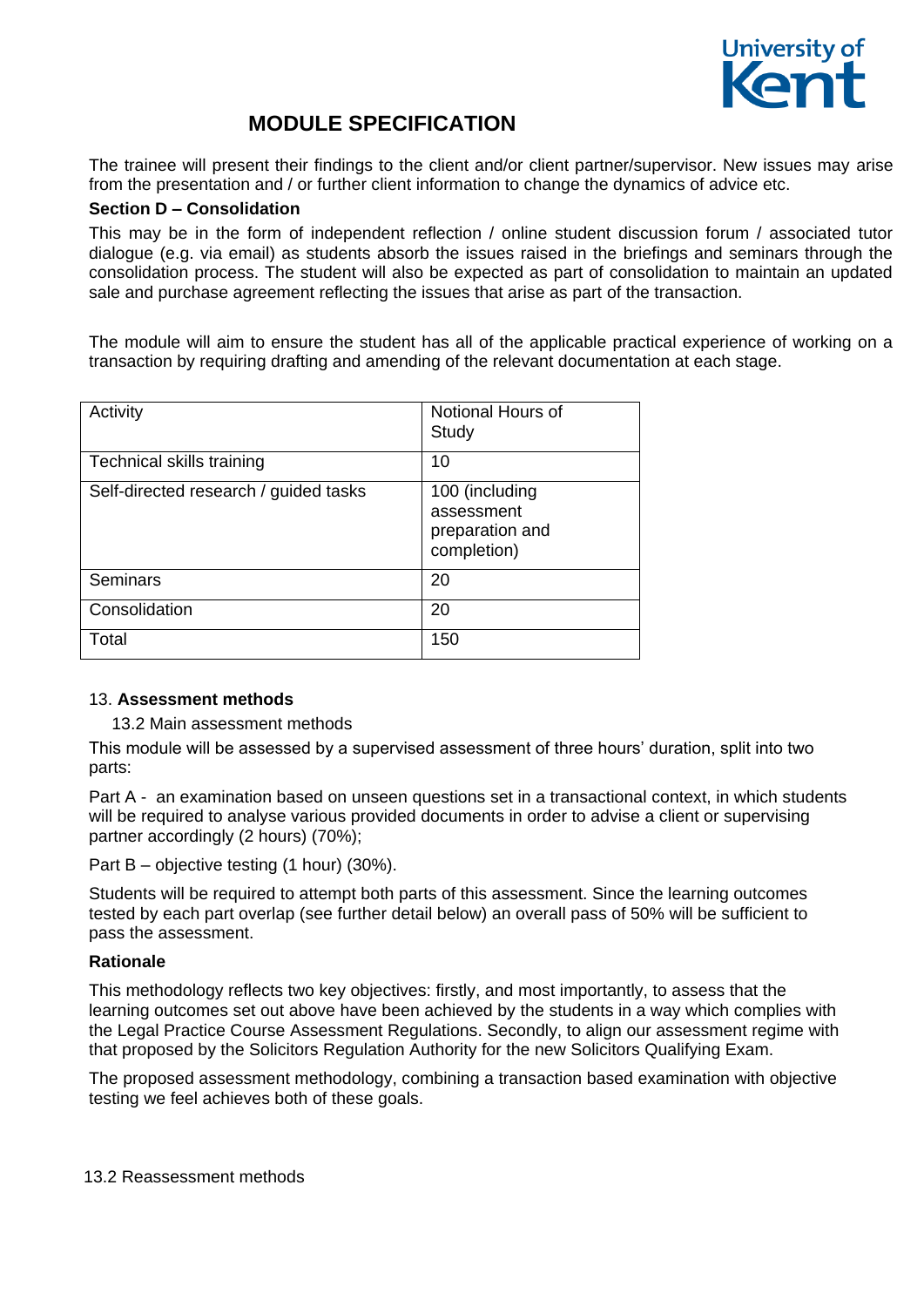

| <b>Module</b><br>learning<br>outcome               |                          | SS <sub>1</sub> | SS<br>$\overline{c}$ | SS <sub>3</sub> | SS4-8 | GTS<br>1 | <b>GTS</b><br>$\overline{2}$ | <b>GTS</b><br>3 |
|----------------------------------------------------|--------------------------|-----------------|----------------------|-----------------|-------|----------|------------------------------|-----------------|
| Learning/<br>teaching<br>method                    | <b>Hours</b><br>allocate |                 |                      |                 |       |          |                              |                 |
| <b>Technical</b><br>skills training                | 10                       | $\sf X$         | X                    | X               | X     | X        | X                            | X               |
| <b>Self-directed</b><br>research /<br>guided tasks | 100                      | $\sf X$         | X                    | X               | X     | X        | X                            | $\sf X$         |
| <b>Seminar</b>                                     | 20                       | $\sf X$         |                      | X               | X     | X        | X                            | X               |
| <b>Consolidation</b>                               | 20                       | $\sf X$         |                      | X               |       |          | $\mathsf{X}$                 | $\sf X$         |
| <b>Assessment</b><br>method                        |                          |                 |                      |                 |       |          |                              |                 |
| Part A<br>Examination                              |                          | X               | X                    | X               | X     | X        | X                            | X               |
| Part B<br>Objective<br>testing                     |                          | $\sf X$         |                      |                 |       |          |                              |                 |

**14. Map of Module Learning Outcomes to Learning and Teaching Methods and methods of Assessment** 

#### **15. Inclusive module design**

The Collaborative Partner recognises and has embedded the expectations of current disability equality legislation, and supports students with a declared disability or special educational need in its teaching. Within this module we will make reasonable adjustments wherever necessary, including additional or substitute materials, teaching modes or assessment methods for students who have declared and discussed their learning support needs. Arrangements for students with declared disabilities will be made on an individual basis, in consultation with the Collaborative Partner's disability/dyslexia support service, and specialist support will be provided where needed.

### 16. **Campus(es) or Centre(s) where module will be delivered:**

Pearson College London

### **17. Internationalisation**

All the modules on the MLaw/LLB programme incorporate an international dimension wherever and whenever appropriate. This includes specific areas, such as EU statutory provisions in Contract and Employment Law and Human Right issues in Constitutional and Criminal Law, alongside an all pervasive discussion of the affects of